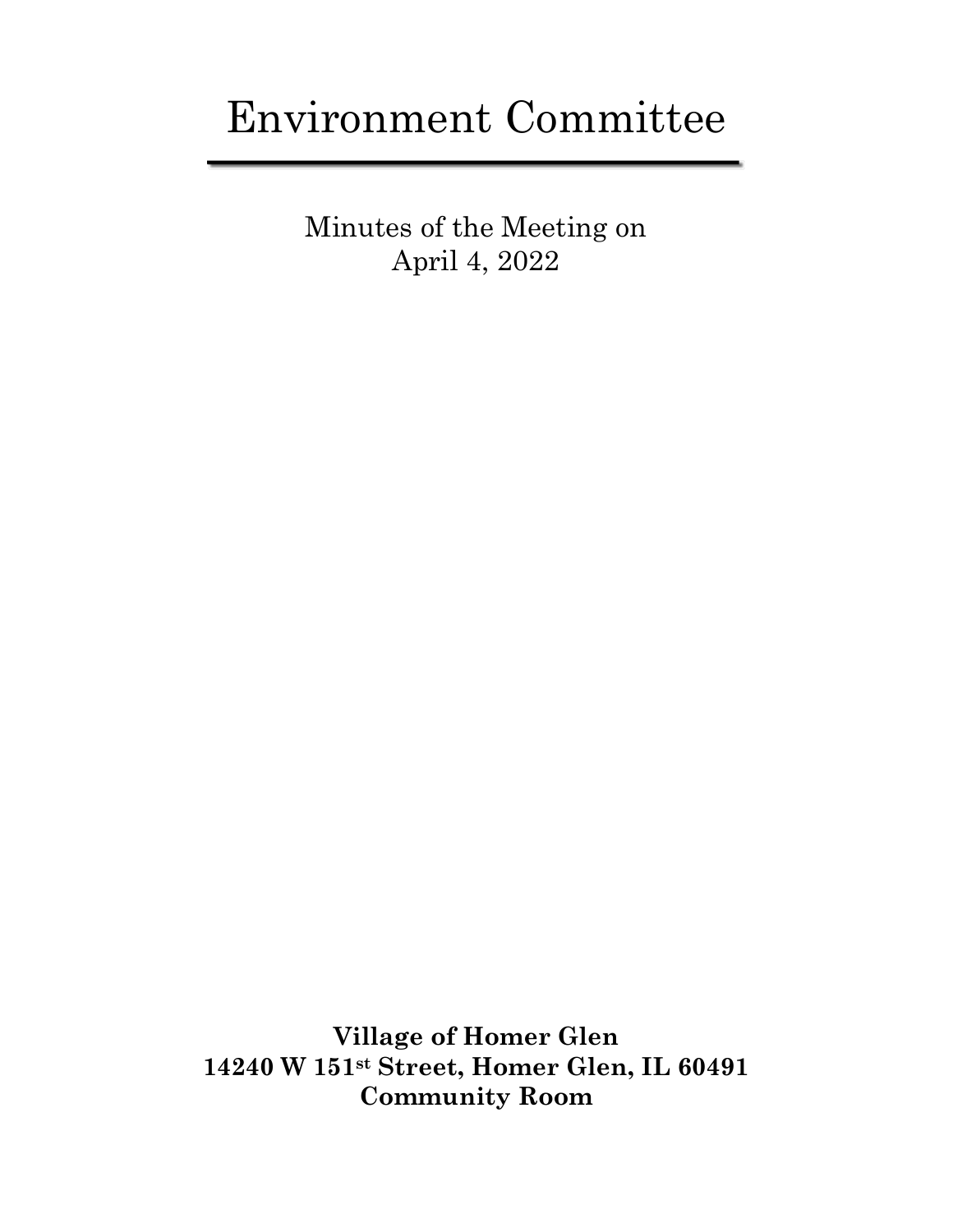# **1. Call to Order.**

The meeting was called to order at 6:00 pm by Co-Chair Consolino.

# **2. Pledge of Allegiance to the Flag.**

## **3. Roll Call.**

Members present were Co-Chair Jennifer Consolino, Chris Chiapetta, Carina Cirillo, Joe Turrise, John Walters, Andy Panelli, Staff Member Melissa King, and Staff Member Taylor Udarbe.

Also, in Attendance was Fran of the Homer Glen Junior Women's Club.

Absent: Co-Chair Ruben Pazmino, Member Nancy Carlson, Member Bob Moses, and Member Gary White.

### **4. Approval of Amendments to the Agenda.**

Member Turrise asked to make sure the committee would discuss Plastic Free July and Staff King explained that they can talk about it under agenda item 7 b) 6 – Plastic Free July. There were no amendments to the agenda.

### **5. Minutes.**

a) February 7, 2022

Co-Chair Consolino asked the committee if there was a motion to approve the minutes from March 7, 2022 meeting. Member Panelli noted that Mark Prewitt's name was sometimes written as Mark Hewitt in the minutes, and it needed to be corrected. Member Walters moved to approve the minutes as amended and Member Cirillo seconded the motion. The motion passed.

# **6. Public Comment.**

No public comment.

# **7. Old Business.**

#### **a) Community Solar**

Member Panelli told the committee that the postcards were delivered to the residents and Member Cirillo confirmed that she had received it in the mail the previous week.

Member Panelli told the committee that, a week prior to the postcards being delivered, he had contacted around 30 HOAs and someone had already responded with positive feedback. He added that others may reach out for more information and that he also reached out to 40 or 50 of his personal contacts about Community Solar. He reminded everyone that you do not have to live in the Village of Homer Glen to benefit from the program and urged committee members to reach out to their personal contacts in the ComEd service area.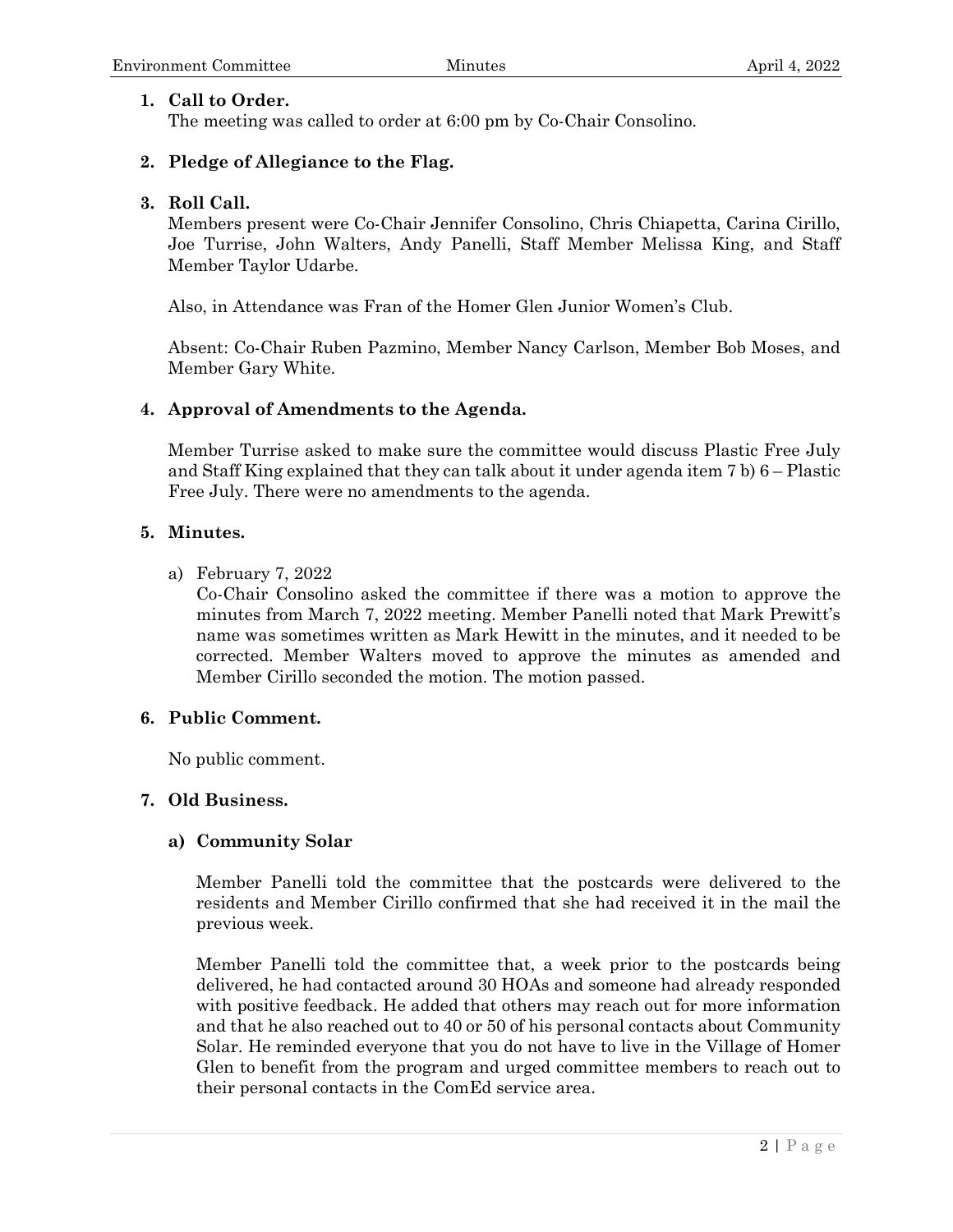Member Panelli had also put this on the Homer Glen Village Square Facebook page and had not seen many comments yet, but added that it would be a good idea for weekly posts. Co-Chair Consolino asked if they wanted to put the post on Homer Glen's official page, and staff King confirmed that Amy has posted it to the website although the info page rotates out for newer posts. Staff King said she believed that it was also posted to Homer Glen's official Facebook page, as well. Member Turrise added that he thought he saw it.

Member Walters explained that the committee should share this information on multiple pages and platforms. Co-Chair Consolino talked about the watchdog page, which she is a member of, and that she would post to it. Staff King added that if they share the original post, it would look more official with the Village logo and said she could check if Amy has a drafted post they can use.

Member Walters told the committee that Steve Balich has a long list of pages that he posts to and they should use that list. Co-Chair Consolino said that some of those pages may be political and that Amy has a list of the typical pages that the Village uses.

Member Panelli said they should all follow up on the websites. He also asked if there was any way they could see how many people are signing up. Staff King said she could look into it.

Member Panelli also recalled that he wanted to reach out to the Heritage Business Corridor and that he will ask Co-Chair Pazmino for that contact information. Member Turrise added they could also reach out to Lemont, Lockport and other community businesses.

The committee discussed the upcoming newsletter, which comes out bi-yearly. They are not sur how big the add would be for Community Solar, but Staff King said that Amy could probably get us a QR code in there for easy information and signup links.

Member Turrise said they should reach out to business conferences in the area, too.

#### **b) 2022 Environment Committee Events/ Activity Dates**

# **1. Youth Program/ Garden Planting Day at Heritage Park**

Co-Chair Consolino told the Committee that she double checked with Trustee Reynders and Co-Chair Pazmino and they are both okay with this event.

Fran told the committee that she and the Women's club will follow the committee's lead on this event. She explained that her club talked about the plantings and the take home event and really liked the age group they chose to include. Fran said that they could get peat pots for the kids to take home, as it may be hard to collect enough reuse plastic milk jugs for the kids. Co-Chair Consolino said that this event will likely have good turnout because it is during the day.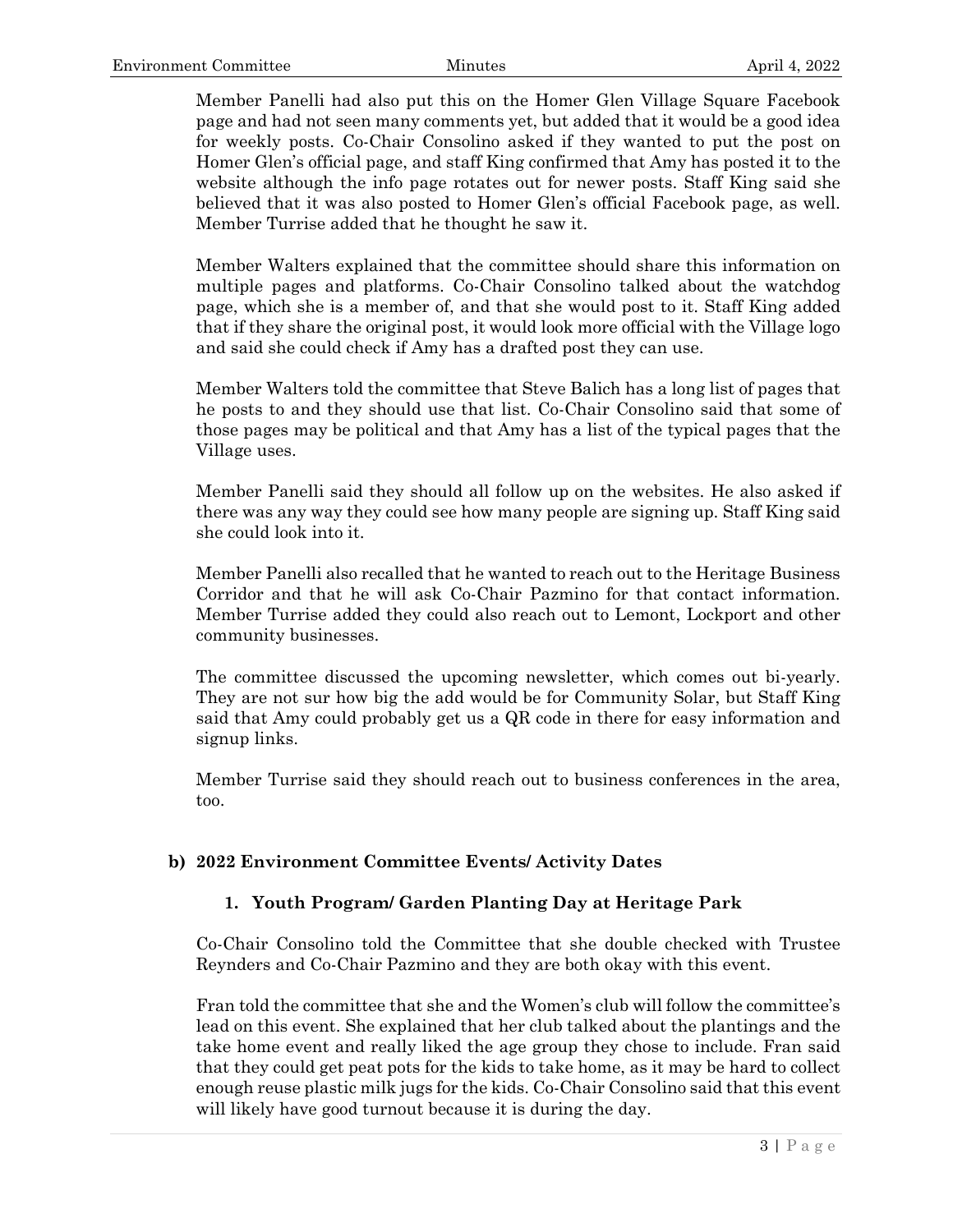Member Cirilo said she will follow up with the schools for final district approval, as her original contacts may have gotten lost during spring break. She told the committee that the schools wanted to send home fliers with the students and then she recommended that there be a pre-registration so there are not too many people. Staff King agreed and added that Sue recommended no more than 20 kids so they may all participate. Fran mentioned there were a lot of people in attendance for the kite event, and the committee discussed how there were also other activities and it was an open event. Co-Chair Consolino explained that preregistration for events is pretty typical and Member Cirillo told the committee that, so far, only Reed school has gotten back, and this should help limit participants.

Fran asked the committee about whether the raised beds will be an herb or a native plant garden and added that native plants would require less maintenance. Co-Chair Consolino said she will reach out to Trustee Reynders for input since she was the one who planted the herbs in the beds last year.

Fran then added that an herb would be good for the kids to take home. The committee discussed how the kids should plant seeds in the peat pots and we can provide labels. She told the committee that they can handle some of the costs, but not all.

Co-Chair Consolino asked Staff King if she had connections with local nurseries. She responded that she could ask around. She also mentioned that Home Depot is sponsoring planting beds and signage plantings in the Village. She added that this is a good will thing they are doing and it helps them get their name out there. Staff King said they have the budget, but they should definitely ask around first.

Co-Chair Consolino said she will let the committee know what Trustee Reynders wants to plant, but said she will likely want to do herbs again.

Fran also added that she would like Butler School to be involved, too, because a Women's club member's grandson goes to school there. Member Cirillo said she will reach out to them, too.

# **2. Arbor Day Proclamation and Tree Planting**

Staff King updated the committee and told them that this has been done on different days every year and suggested the April 27th Village Board Meeting, as Arbor Day is the 29th.

She added that she bought 6 Juniper trees, and that they will be held until the committee is ready to plant them. She said that the committee still needs to pick a day to plant these and suggested Arbor Day and Co-Chair Consolino said Earth Day, both Fridays. The committee discussed and decided to do it Arbor Day, April 29th, at 2pm. Staff King noted that it is the 150th anniversary of Arbor Day.

The committee discussed where the location should be. Staff King said she could ask John Robinson to see if he knows anywhere that needs a tree. Member Turrise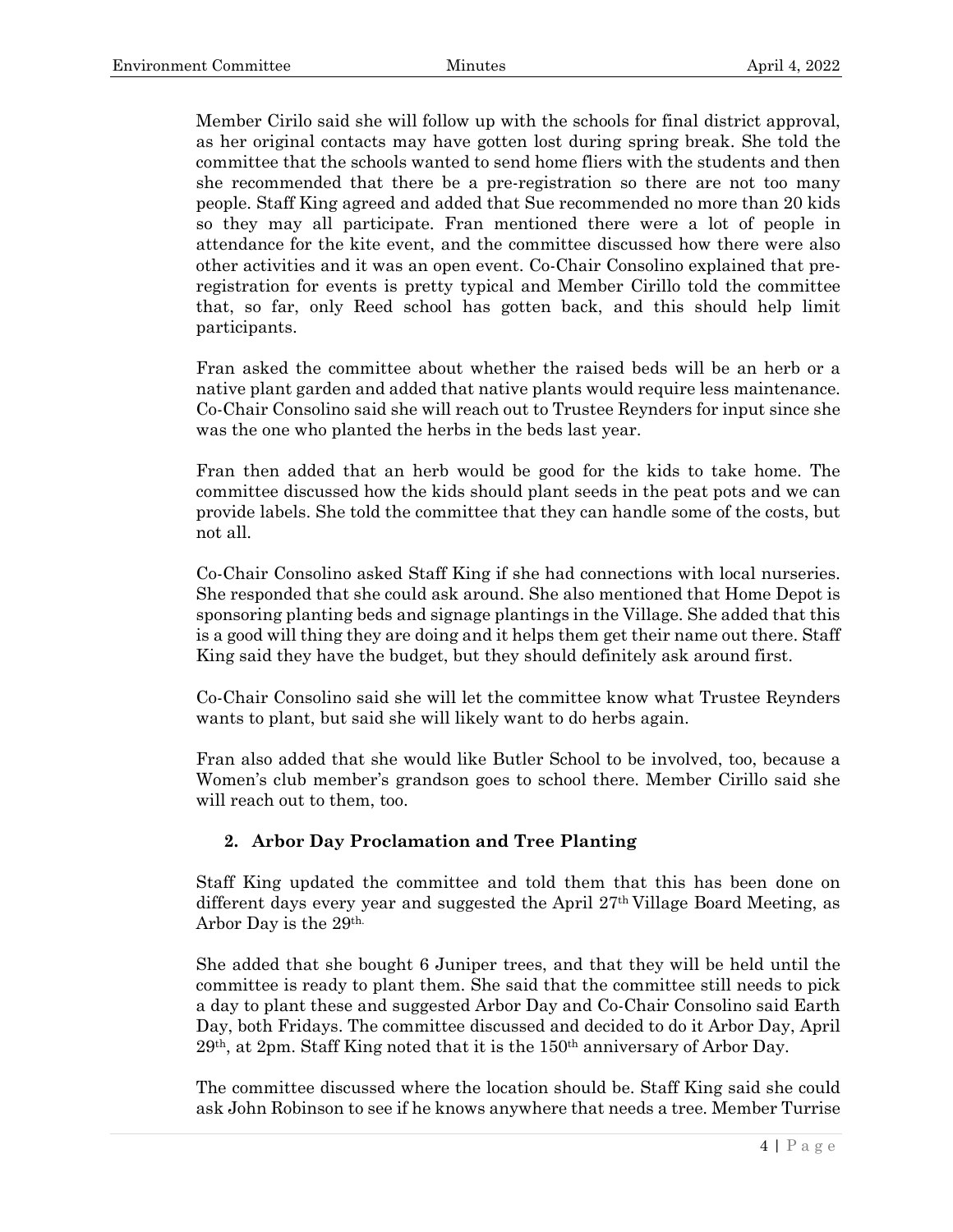suggested in front of the maintenance building where they had planted in the past. Co-Chair Consolino asked if there is a spot along a walking trail, they could add a tree for shade and maybe a bench in the future. Member Walters noted it is important that the tree planting doesn't interfere with future park plans, like parking lots or soccer fields. Member Turrise recommended they plant near the entrance to the park from the Saddle Brook Run Subdivision. The committee decided that a priority spot would be along the walking path and that they will ask John Robinson where to do it.

Member Cirillo asked about watering and establishing the tree. Staff King explained that they bag the tree and the new Village Foreman is very knowledgeable.

### **3. Stargazing**

Co-Chair Consolino volunteered for the event. Staff King explained that they need indoor and outdoor volunteers and reminded the committee that the event is on Friday, May 6th. She asked members Panelli and Turrise how volunteering typically works, as they usually volunteer every year, and asked if they are coming again this year.

Member Cirillo asked when volunteers should show up to help out. Staff King explained that Big Run Wolf Ranch will arrive around 7 to 7:30 pm and Member Turrise indicated that he normally shows up 15 minutes before the guests to help them set up.

Staff King said the astronomers come earlier, although the sun won't set until 8:30 and it won't be dark until around 9 pm. She said that volunteers can float between indoors and outdoors, too. She has never had so many volunteers and that these events do attract a lot of people.

Co-Chair Consolino asked if there have been any issues in the past and staff King cited tractors in fields across the street picking up dust, harvester lights, and other light sources. Co-Chair Consolino said she would ask someone to make sure the park lights are off, and Member Walters added that the Village gets control of the sports fields on May  $1<sup>st</sup>$ , so it will be easier to control the lights.

The committee also discussed the possibility of reaching out to John Gallagher to try to coordinate and ensure field work isn't at that same time, although he may not know when his thousands of acres of fields are being managed.

# **4. Big Tree Contest**

Staff King asked if anyone has nominations for Big Tree and Member Cirillo said she knew of 2 trees – one willow tree in her yard and one on her neighbor's property. Staff King said she will send her the application.

Staff King also asked if anyone is interested in going out to measure trees with member Turrise and member Cirillo volunteered. Member Turrise suggested they could maybe give out community service hours and have made this a learning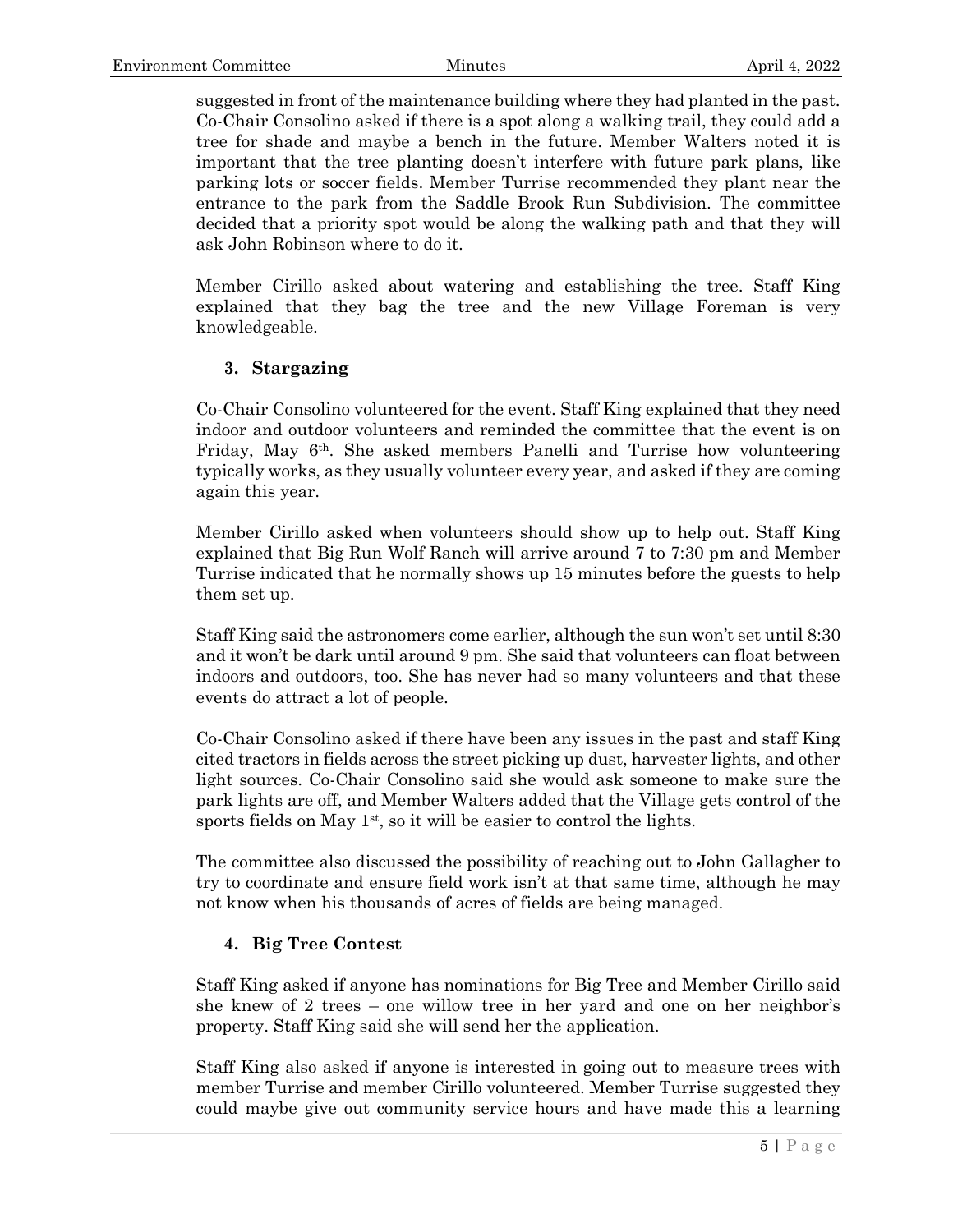opportunity in the past by also involving the Village Arborist, Roger. Member Turrise said it is sometimes difficult to coordinate measuring times with the tree owners. Staff King suggested they all get on the same email thread so they can all see the times.

The committee discussed last year's nominees and talked about how there were a few record breakers. They also discussed the criteria they use to determine the Big Tree Winners, which is just largest circumference per species.

#### **5. Community and Nature in Harmony Awards**

Staff King told the committee that she will update the application, post it online and it also gets pushed out on social media. She added that many people on the committee have gone in the past to view the nominees and Co-Chair Consolino agreed that it was very fun to see the beautiful gardens.

Fran added that many of her members are interested and said that a lot of people from the garden walk won last year, although she had a problem getting people to do the walk in the first place. Staff King added that they also struggled to get nominations last year and that the deadline had to be extended a few times.

Member Panelli asked the committee if infrastructure projects are eligible, as he wants to nominate his DeBoer Woods subdivision for their creek erosion project and Staff King said that yes, it is.

## **6. Plastic Free July**

Member Panelli showed the committee the Plastic Problem flier from last year. He also talked about an educational article that had not been send out through them before. He said that they probably spent around \$2200 on the fliers for last year and asked if the committee want to replicate and enforce the same message. He also asked if the committee wanted to do fliers on responsible recycling instead or if they just want to buy newspaper space to run an article and not run a flier.

He explained that he has not been able to get a quote on a newspaper page yet, but Staff King added that it would be around the same price. Member Panelli said this article could reach a different audience but wanted feedback from the committee and broke down the important time lines for both options, which should be done by the next meeting.

Co-Chair Consolino asked if this could be included in the Village newsletter and Staff King said the newsletter would likely be too early, as Plastic Free July is also a national event.

The committee discussed the impacts of the pandemic, such as coffee shops not accepting refillable mugs and excessive carry out containers. Member Panelli talked about Starbucks reusable plastic bottle initiative and said they were looking toward eliminating plastic all together. He added that the committee was working on a green restaurant initiative, like a green sticker on the door for reducing plastic straw usage, using paper bags and containers but then the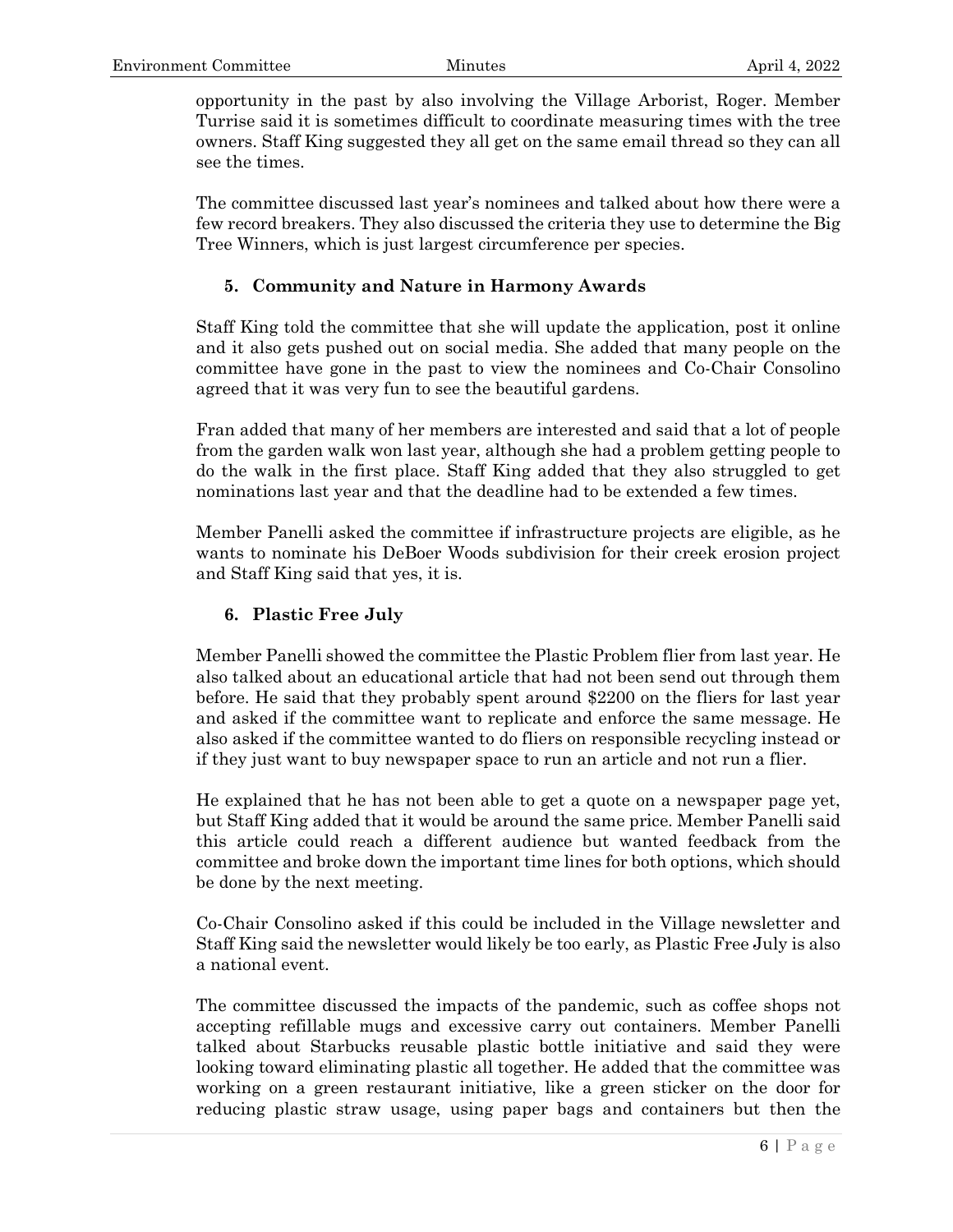pandemic hit. Member Walters commented that so much trash was produced during the pandemic and Member Panelli added that if restaurants tried to reduce waste, it would have made it harder for businesses at the time and the project was put on the back burner. Member Turrise talked about Great Britain's green initiative as a response to the 18-tone plastic waste in the ocean.

Member Panelli asked which option the committee would prefer, considering the news ad and the fliers are around the same price. Co-Chair Consolino added that people are more likely to keep and hang up the fliers.

The committee talked about how Homer Horizon used to print stories for free but the Southland Your Times is likely reliant on ad space. In the past, Staff King was told they would need to purchase space to run the story. Staff King asked if anyone gets the Daily Southtown or the Joliet Herald to see if there were other options. The committee said that the Southtown has the best general circulation in Homer Glen.

The committee discussed what content they want on the fliers and Member Panelli explained to the committee what down cycling is. Staff King agreed that it is important for people to know what is actually allowed to be recycled, and we could get this information from New Way Disposal. The committee agreed that the information should focus on the theme of correct recycling and they could refresh the flier by asking New Way if they know any pressing issues. Member Panelli agreed and he will come up with a draft for the theme of being better recyclers.

Member Turrise mentioned that the Will County Citizens Against Ruining the Environment group had done a series about life without plastic at the Lockport Public Library. They asked if they could come to the July 11<sup>th</sup> Environment Committee Meeting. The committee is interested in asking them to show the film and Member Panelli added that they should also involve a broader audience, too. Member Turrise agreed and they should advertise on social media. Member Chiappetta added that anything would help and trying to reach out to the paper for a story could never hurt.

Member King told the committee that the papers take submissions and they let you know if they are approved and if not approved they could pay for advertising space for the article. Member Panelli said that maybe New Way Disposal would be interested in buying space. The committee agreed it could be a good idea although there may be a conflict of interest, as New Way would prefer more recycling and the committee wants to also promote reducing.

#### **8. New Business.**

Co-Chair Consolino told the committee that Trustee Reynders wanted to plant herbs and that she will likely get some small plants for the garden. She added that the committee just needs to focus on the pots and other equipment needed of the event.

Member Panelli told the committee the wooded lots near DeBoer Woods have been sold and that they need to keep an eye out for the trees. Staff King said that with